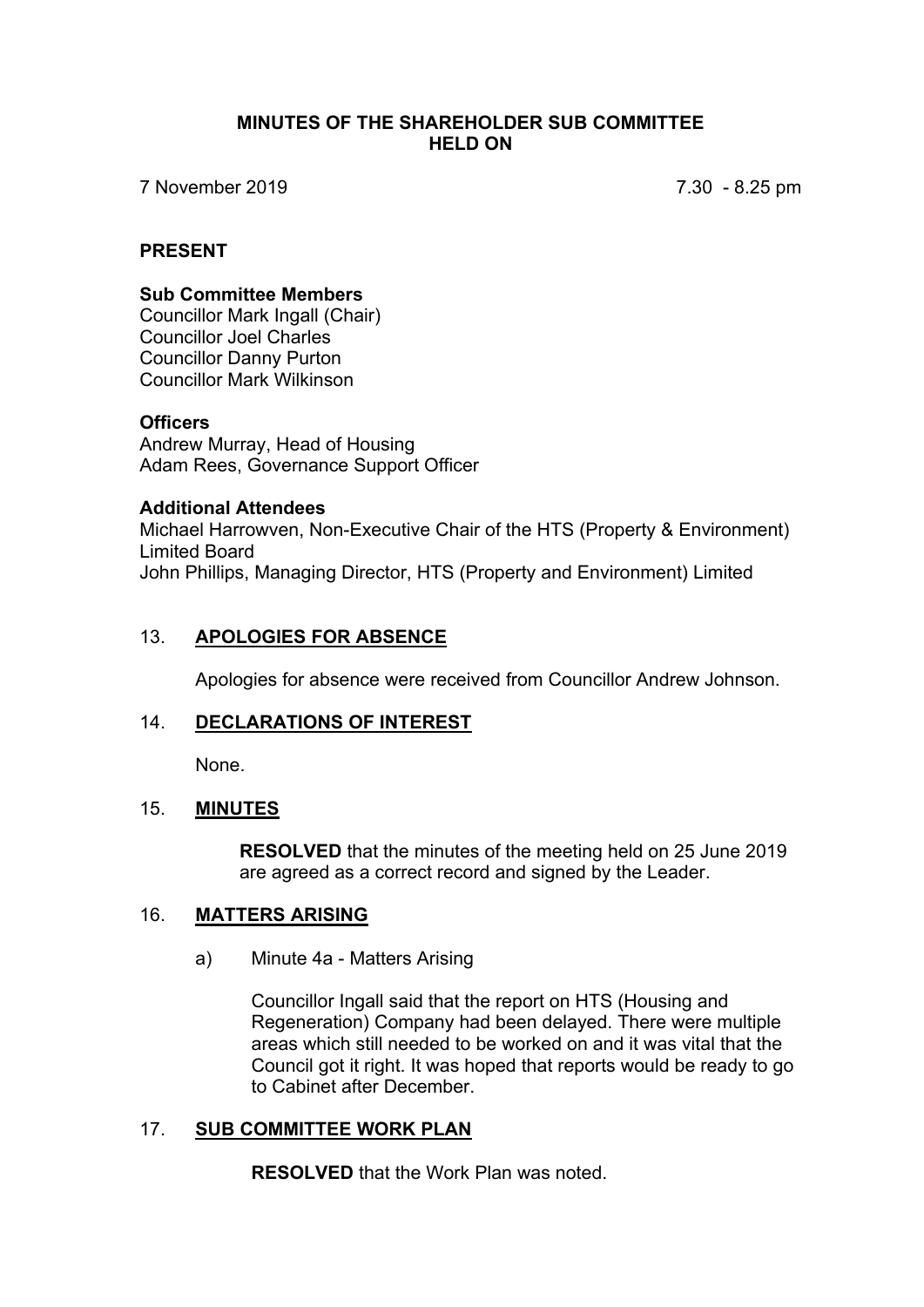# 18. **OPERATIONAL AND PERFORMANCE REPORTS**

a) Performance and Balanced Scorecard

The Sub Committee received a report which set out the financial and performance position for HTS as at September 2019.

In response to questions by Councillors, John Phillips, Managing Director HTS (Property and Environment) Ltd, said that there were two reasons that operational performance was at 66 per cent. Firstly, sickness rates had risen to 4.12 per cent against a target of 3.8 per cent. This increase was primarily due to long term sickness. Secondly, HTS had experienced two RIDDOR incidents. The RIDDOR incidents would not come off of HTS's statistics until July 2020.

HTS had a minimum reserve target of £500,000, but currently had a greater level of reserves. HTS was planning to use £300,000 of its reserves to replace 43 vehicles within its fleet.

# **RESOLVED** that:

- **A** The Sub Committee acknowledges the performance and financial position as at September 2019 set out in paragraphs 12 to 17 as follows:
	- i) HTS (Property & Environment) Ltd (HTS) has achieved a reported 96 per cent success rate for September 2019/20 against the current suite of major and minor KPI's that govern the contract.
	- ii) An actual retained profit level totalling £493,009 as at September 2019/20 and are forecasting a level of £1,049,000 for the year ending March 2020/21.
- b) Risk Register

The Sub Committee considered a report which set out strategic risks associated with HTS, as well as the actions that HTS was taken to address governance and data compliance concerns from the Council.

**RESOLVED** that the Sub Committee noted:

**A** The strategic risks as relating to HTS (Property and Environment) Ltd (HTS) together with their analysis and mitigation.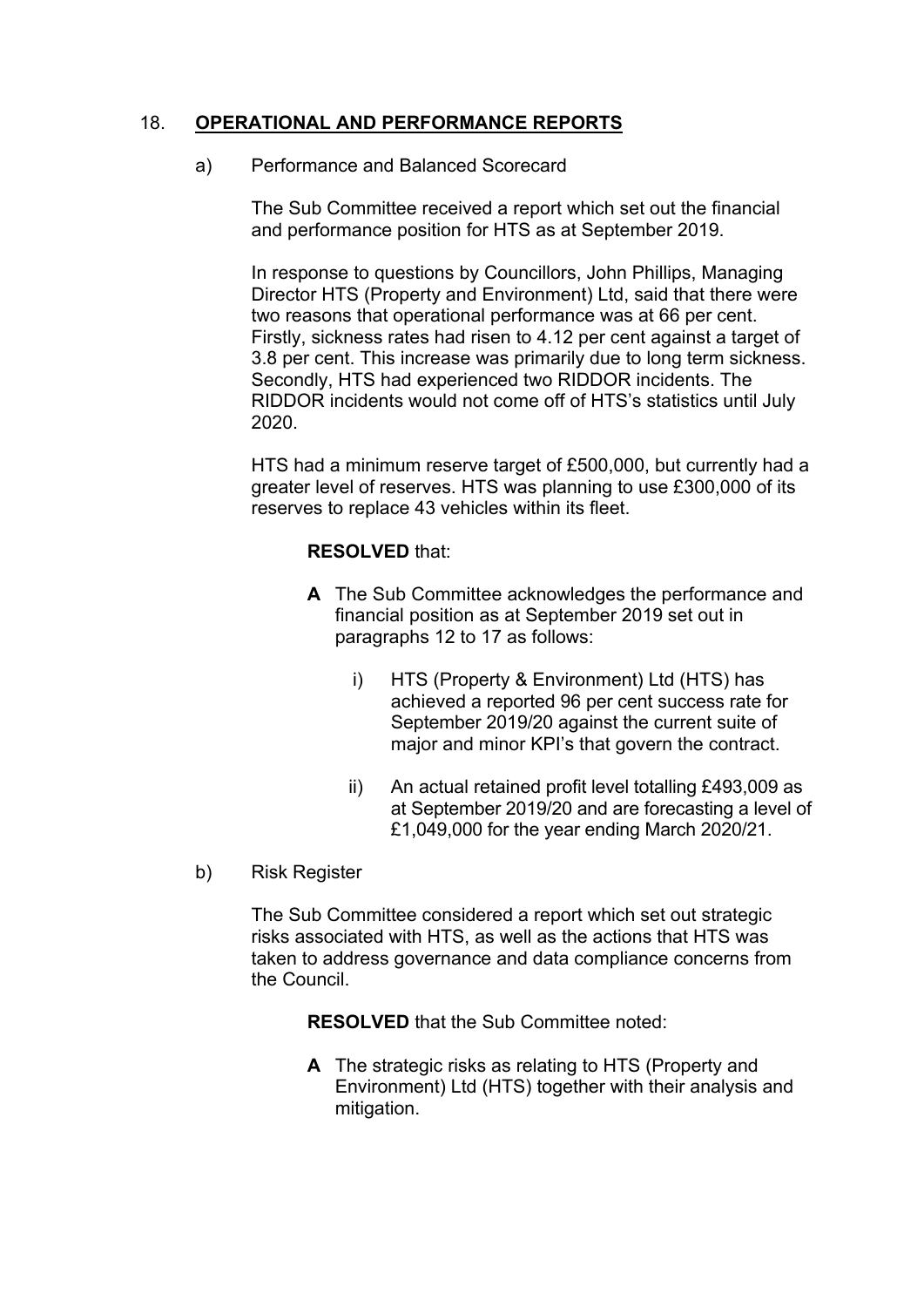**B** HTS's ongoing actions to address Information Governance and Data Compliance concerns from Harlow Council.

# 19. **BEST VALUE REVIEW**

The Sub Committee received a report which set out progress made in the Council's best value review of the operation and services delivered by HTS (Property and Environment) Ltd since its creation in October 2016.

**RESOLVED** that the Sub Committee notes the report.

## 20. **RESPONSIVE REPAIRS AND CUSTOMER ACCESS REVIEW**

The Sub Committee received a report which gave an update on the responsive repairs and customer access review. This included progress on the implementation of an online customer portal.

**RESOLVED** that the Sub Committee noted the report.

# 21. **REPLACEMENT OF HTS (PROPERTY AND ENVIRONMENT) LTD FLEET**

The Sub Committee received a report which recommended that HTS sought a loan of £670,000 from the Council to replace 43 vehicles within HTS's fleet.

The Sub Committee discussed the opportunities available for further electric vehicles. John Phillips said that the single electric vehicle would serve as a trial and would be used to establish the needs of workers. Electric, commercial vehicles were not currently widely available, but current predictions suggested that during the next financial year they would become viable.

HTS needed to refresh its fleet now as some vehicles were being scrapped and HTS was needing to spot hire vehicles. Continuing with spot hiring would become more expensive than purchasing new vehicles.

It was agreed that the wording for recommendations A and B would be amended to include the loan was being authorised and approved in principle. It was also agreed that the subsequent report to Cabinet would request that further work be carried out on increasing the number of electric vehicles HTS had to mitigate its carbon footprint.

**RESOLVED** that the Sub Committee:

**A** Authorised HTS (Property and Environment) Ltd to seek a loan, in principle, of £670,000 from the Council and approve the purchase of 43 new vehicles.